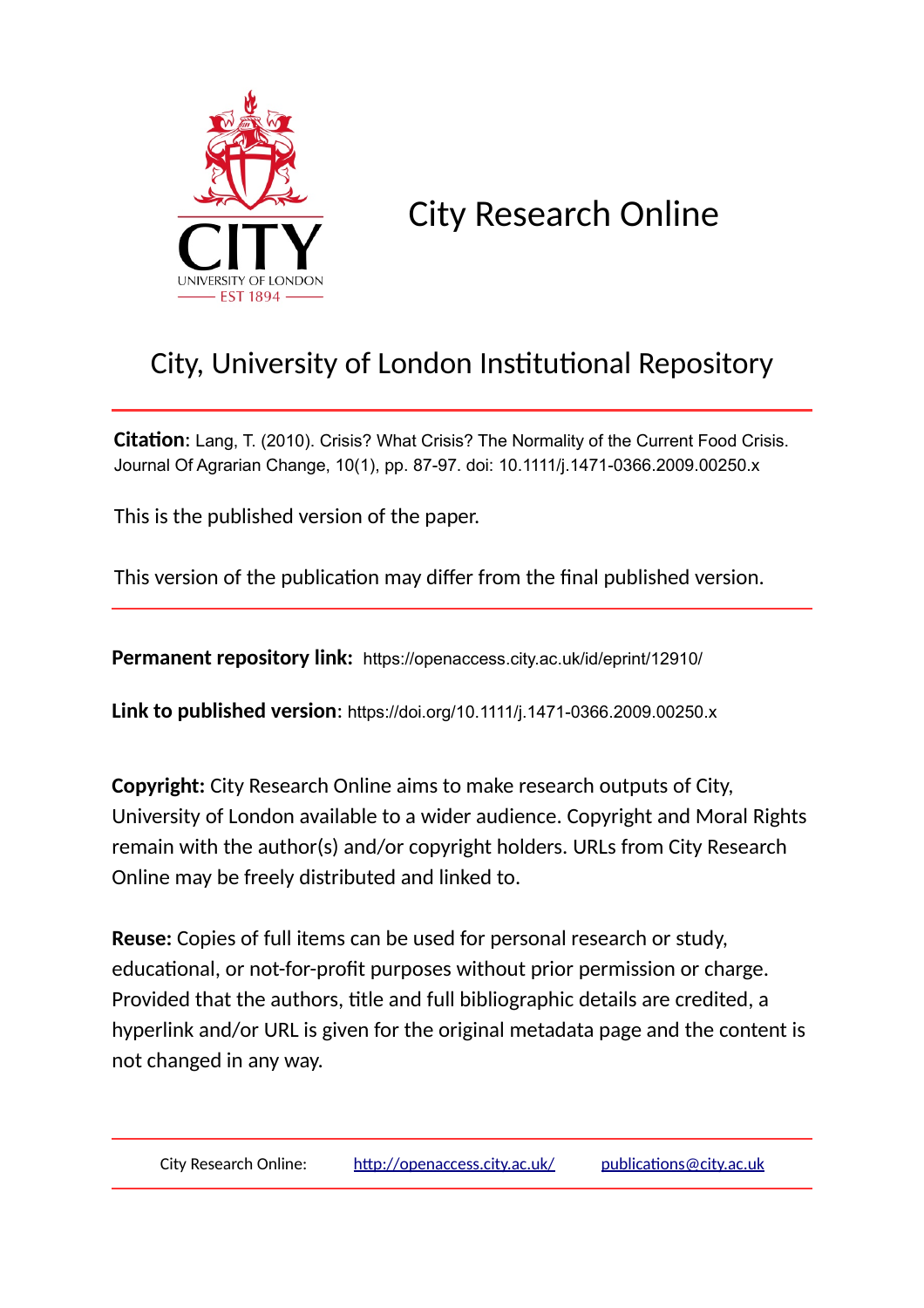# **Crisis? What Crisis? The Normality of the Current Food Crisis**

# TIM LANG

*The 2005–8 food crisis was a shock to political elites, but in some respects the situation was normal. Food policies are failing to respond adequately to the squeeze on land, people, health and environment. Strong evidence of systems failure and stress, termed here New Fundamentals, ought to reframe twenty-first century food politics and effort.Yet so far, international discourse is too often narrow and technical. The paper suggests that 2005–8 reinforced how the dominant twentieth century productionist policy paradigm is running out of steam.This assumed that producing more food would resolve social problems.Yet distortions in markets, access and culture remain.At national and international levels of governance, despite realization of the enormity of the challenge ahead, there is still a belief in slow incremental change.* 

*Keywords*: food systems, sustainable food, malconsumption, food crisis, ecological public health

#### INTRODUCTION

In 2007, world food commodity markets rocketed after gradually rising for two years (FAO 2007a, 2008b; see also Ghosh 2010, *this issue*). A long-arranged June 2008 FAO conference took on the aura of high-level political drama.A mix of fine if bland words emerged; a final communiqué was given (FAO 2008a). Leaders departed but already world prices were dropping.Was the crisis over? Not so.

Crisis is an over-used word covering a spectrum from, at one end, expression of irritation with petty difficulties to, at the other end, meltdown and reconfiguration. It can mean different things to different people. What matters is the frame of reference and indicators. Hunger and food availability have been central to twentieth century food policy discourse. Real advances were made, measured in terms of delivering more food for more people affordably.That celebratory story deserves to be taken seriously (Dyson 1996). The number of undernourished people dropped consistently from the 1970s, but began to rise from the mid-1990s (FAO 2006). Despite noble aspirations, the 2000 Millennium Development Goals have failed to reverse this. A dominant critical food narrative explaining this has been that trade rules and inequalities within and between nations distorted the potential to feed the world equitably. In this paper, I want to argue that this critique itself needs correction and that environmental, health and cultural evidence suggests the need for a deeper analysis of the distortion of needs and of how new fundamentals now

Tim Lang, Centre for Food Policy, City University, London, EC1V 0HB, UK. e-mail: t.lang@ city.ac.uk

© 2010 The Author – Journal compilation © 2010 Blackwell Publishing Ltd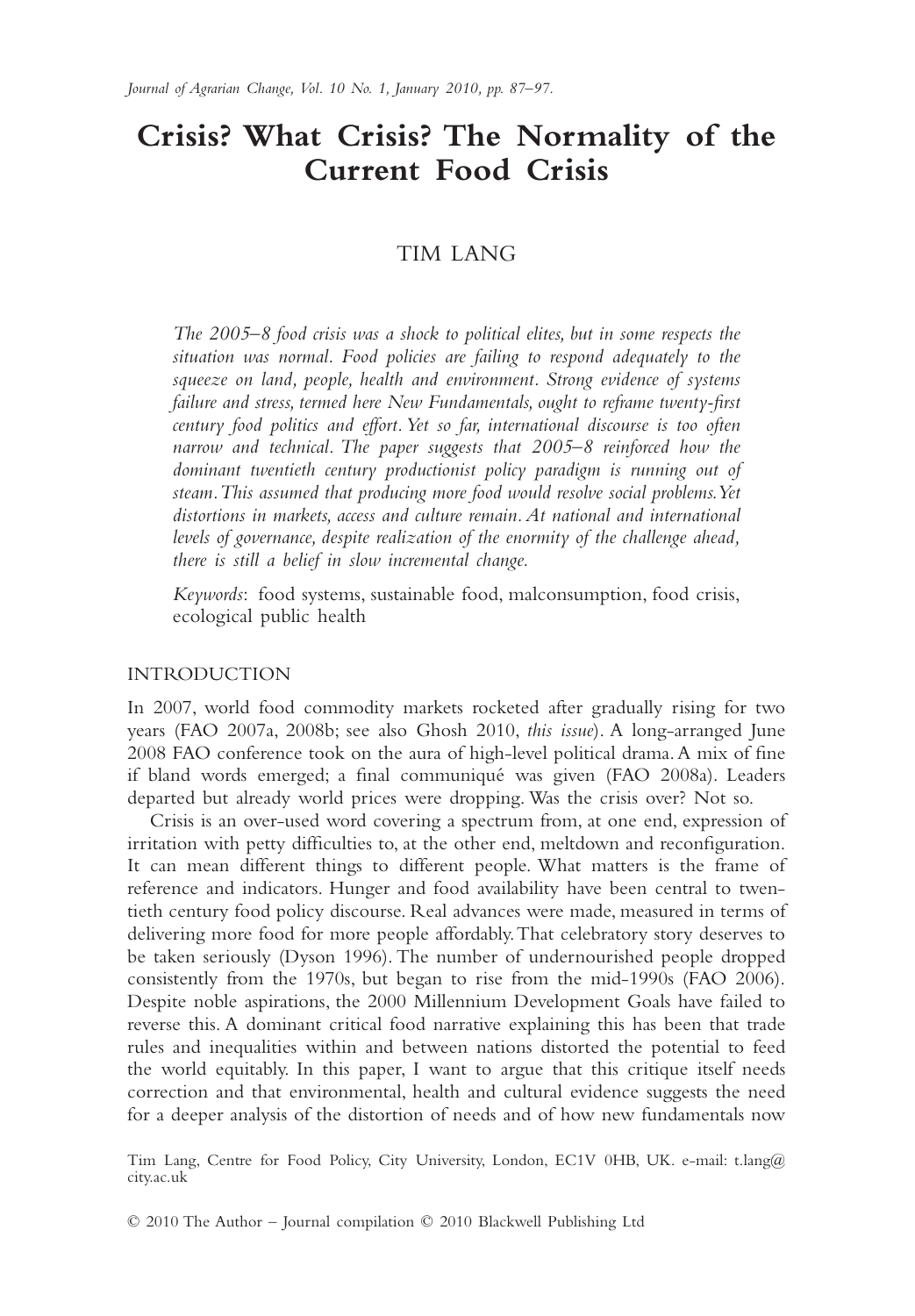threaten all food systems.Twenty-first century policy needs to focus on food supply chains, beyond as well as including agriculture, because power and capital have moved off the land, controlling access to mostly urban markets.

# THE RETURN OF SHOCK?

When world commodity prices rocketed in 2007, some policy language verged on the apocalyptic. It was reminiscent of the 1971–4 price crisis, shaped by volatile oil prices, when in fact the seeds of its 'resolution' were germinated elsewhere in new policy approaches and technologies, from Structural Adjustment to the Green Revolution. Mindful of that experience, some eyes today look to genetic modification for another technical fix. We should be wary, however, of assuming that the crisis is primarily in agriculture, when the late twentieth century food revolution has really been characterized by dramatic shifts everywhere in the food system. The entire relationship between people, food systems and the planet has been restructured.

The last half-century has witnessed a remarkable change in how food is grown and animals are reared. Biology has become the pre-eminent science, replacing the chemical revolution of agrichemicals and fertilisers before it. New intensive systems have emerged on the land, whether through hybrid plant breeding, factory farms, intensive livestock rearing, or prophylactic use of pharmaceuticals to increase weight gain. Throughout the food chain, huge investment and creativity has been applied to speed up and standardize production.The nature of consumer products is literally shaped by extrusion technology, fermentation, blending, and use of cosmetic additives to disguise products and yield consistency.

Power now resides off the land, with retailers shaping what and how things are grown, processed and sold. Sourcing has shifted from the local and national to the continental and international. Global supply enables the blurring of the notion of seasonality. Monoculture on mass farms belies the apparent biodiversity on the supermarket shelf.The insatiable demand of just-in-time sourcing has encouraged a dramatic shedding of labour on developed-world farms, but a retention of pools of cheap labour (immigrants) to do the manual tasks such as grading and picking in a strong push to 24-hour working.

Meanwhile, the development of niche products through mass production has been accompanied by the emergence of marketing as key to food retailing.There is a constant emphasis on product development, branding and selling. The result is a dazzling display of apparent choice, with thousands of products vying for attention, yet thousands of 'new' products fail and are withdrawn. Retailers have emerged as the gateways to consumers, using contracts and specifications to gate-keep between primary producers and consumers, determining technological improvements, distribution logistics, centralization of ordering, application of computer technology, application of batch/niche production to mass lines ('flexible specialization'), and in effect moulding consumer tastes and markets.

The result is that we can no longer talk of agriculture as the be-all-and-end-all of food systems (see also Ploeg 2010, *this issue*). Humanity has now entered a new phase in the 10,000-year transformation of our ecological niche. A speed-up of change has occurred since settled agriculture emerged from 8500 bce and the Iron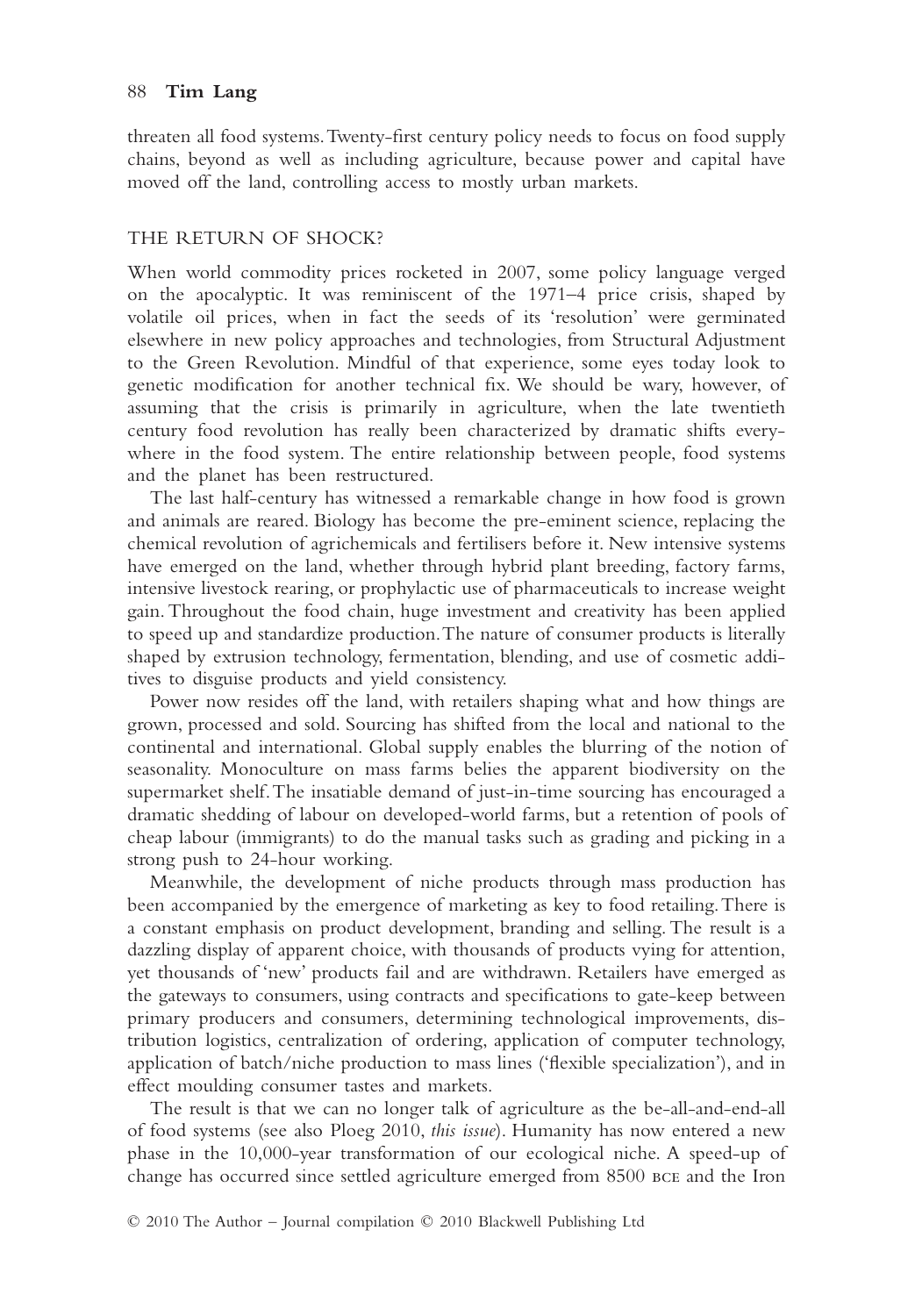Age in 5000–6000 bce. Quickly after the industrial agriculture revolution of the mid-eighteenth century in Europe came the chemical revolution (early nineteenth century); the application of Mendelian genetics (1860s, but applied in the twentieth century); the oil era (twentieth century, replacing animal and human power), the Green Revolution (1960s on), the modern livestock revolution (1980s on) and now biotechnology.

# THE TWENTY-FIRST CENTURY: FROM PRODUCTIONISM TO ECOLOGICAL PUBLIC HEALTH?

Arguably, if we are to understand the challenge of current food policy, the frame of reference needs to go even further back than a mere 10,000 years. Human physiology – how bodies work and respond to their environment and food intake – was biologically set a few hundred thousand years ago. Storing fat when there is a glut was useful in the past but is now a cause of heart disease when supply chains over-produce. Part of the 'crisis' today is actually that while producing more food, the twentieth century phases of change – the application of Mendelian genetics, the oil-based industrialization, the 'Green Revolution', the livestock revolution and now the emerging biotechnologies – all assumed that human progress would follow from producing *more food*.Today's food system exhibits a 'lock-in': over-production distorts what bodies need, while human aspirations and market power distort land use, and marketing distorts desire. The success of consumer culture is that it opens up wants and changes needs, but these now appear to be sowing the seeds of their undoing. What was seen as a rich, developed-world problem now is manifest globally. Even developing countries now have extensive obesity and overweight problems, with the concomitant healthcare problems (Popkin 2009).While affluent countries are baulking at diet-related ill-health costs, developing countries would be bankrupted if they really offered appropriate healthcare.

After decades in which policy was predicated on the case for increasing output to feed hundreds of millions of underfed people, now it seems that a more complex picture needs to be addressed: a triple burden of over-, under- and malconsumption, all coexisting, often within the same region and country. Despite the evidence of the need to change course, neither macro-policies nor the food supply chain itself are changing radically enough.

How did this situation come about? In truth, the mid-twentieth century architects of agricultural reconstruction after the Second World War have been victims of their own success. From the 1920s and 1930s, a framework had been proposed that investment in science and farm infrastructure could tackle the scourge of hunger and maldistribution. The productivity of animals and the soil could be improved. The SecondWorldWar and its aftermath gave them the opportunity and politicians' ears to apply a political formula: *Capital* + *Science* + *Waste reduction* , *Raises food output*  $\rightarrow$  *Progress*. This policy formula was based on practical application of earlier scientific advances, ranging from applied soil science (how to maintain rather than 'mine' soil structures) to nutrition (how to enhance vitamin and protein intake). But the policy formula was focused on agriculture, with the state as the key driver of change. The state's role was to be benign but interventionist: driving potential to meet the goal of health through abundance (Lang and Heasman 2004). It is this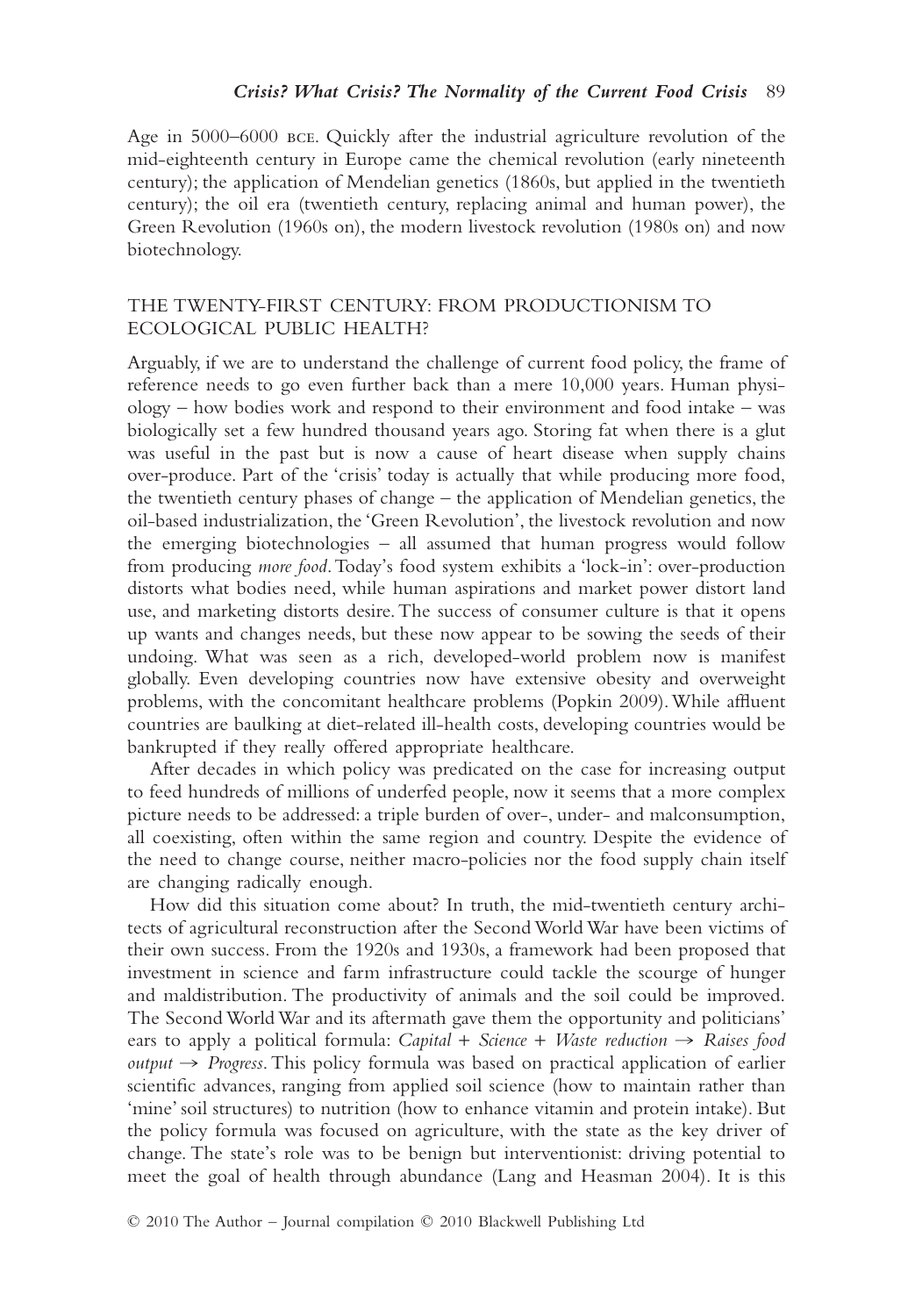# 90 **Tim Lang**

productionist approach that has once more been cast by agriculturalists as at risk. In fact, it is only one aspect of the unfolding crisis.

# THE EMERGENCE OF THE NEW FUNDAMENTALS

Over the last decade, evidence and concern has mounted about 'new fundamentals' for twenty-first century food systems.They look set to reshape what and how food is grown, moved and consumed everywhere, whatever the terrain, country and politics, whether in developing or developed world (Ambler-Edwards et al. 2009). The crisis is now whether we address or are restricted by these new fundamentals.

# *Climate Change*

Evidence about climate change has been building for decades but its implications for food capacities are pressing (Intergovernmental Panel on Climate Change; IPCC, 2007). The Millennium Eco-Assessment firmly placed this on the agenda, and more recently the issue lay at the heart of the reports of the International Agricultural Assessment of Science,Technology and Development, co-sponsored by the World Bank, various UN agencies and other stakeholders (IAASTD 2008).The final IAASTD report suggested complex effects of climate change throughout world agriculture, ranging from water stress to the spread of invasive pests. Regions will be affected differently according to latitude, altitude and topography. Similar comprehensive assessments are required for the entire food supply chain. Meat and meat products was the largest contributor, accounting for 4–12 per cent of the impact on global warming of all consumer products (Tukker et al. 2006).

# *Water*

Food is embedded water. One 150 gram beefburger in the Netherlands, for instance, contains 2,400 litres of embedded water, if full account is taken of the water used to grow grain, feed and water the cow, wash equipment, and process and sell the product (Chapagain and Hoekstra 2006). Agriculture is the greatest user of water worldwide, accounting for an estimated 70 per cent of potable water use, with livestock playing a significant part in that (Clarke and King 2004). The IPCC has suggested that aquifers for large cereal-producing land areas are globally under stress. This could herald the curtailment or perhaps the end of such production in areas such as parts of the United States and Australia.Yet what would this do to consumer expectations for whom meat (except in vegetarian cultures) is so often an indicator of wealth and progress?

# *Biodiversity and Ecosystems Support*

To the urban food shopper (now a majority of humanity), biodiversity appears to be in good shape, judging by the plethora of products and foods on supermarket shelves. But this is illusory. By 1995, the FAO was estimating that since 1900 about three-quarters of the genetic diversity of domestic agricultural crops had already been lost, plants and animals which are 'the result of 3,000 million years of natural evolution – and 12,000 years of domestication – and selection' (FAO 1995).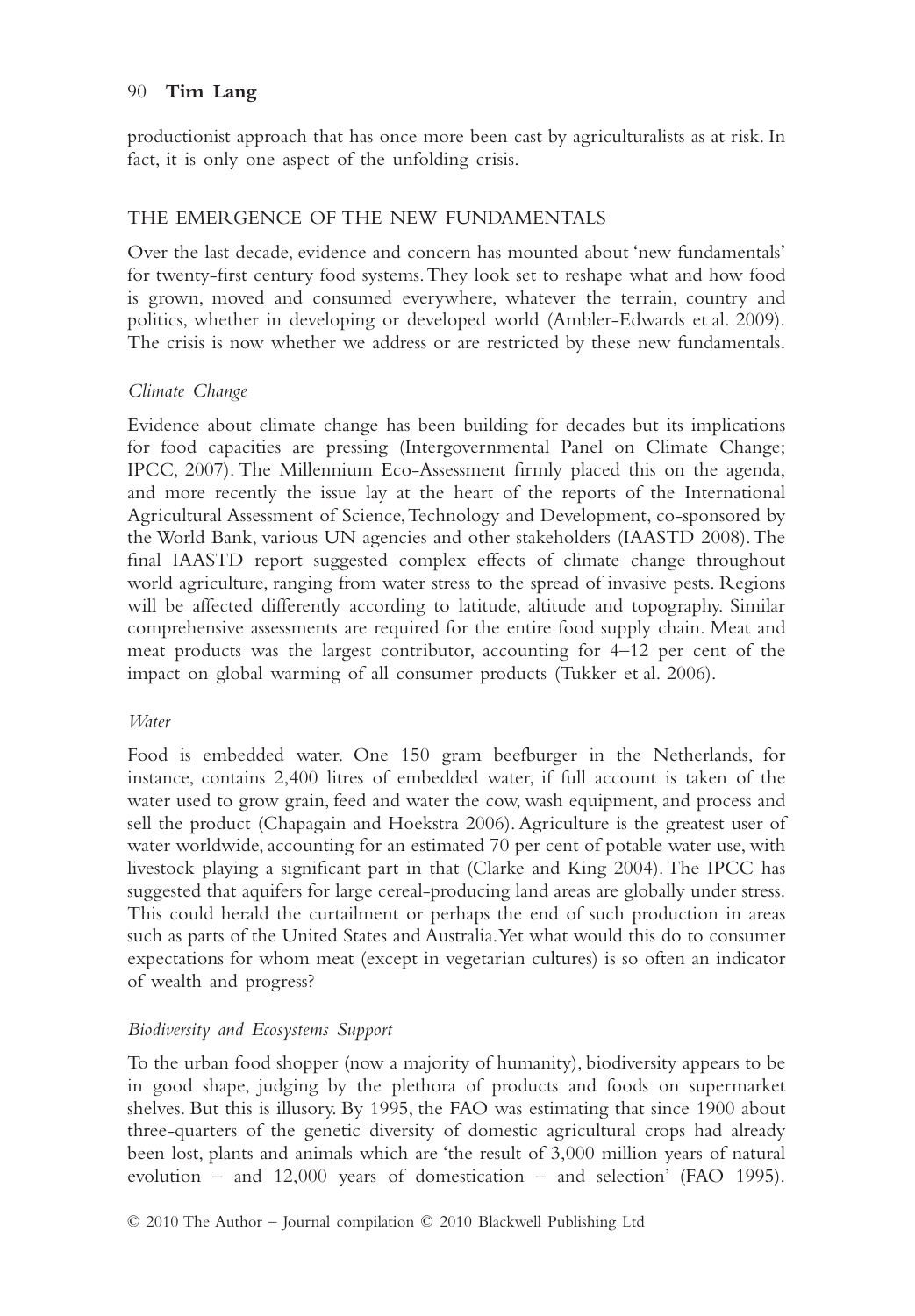Fifty-two per cent of wild fish stocks are 'fully exploited' according to the FAO's classification (FAO 2007b).Yet nutrition guidelines continue to persuade consumers to eat more, not less, fish. Even if consumers turn to 'sustainable' fish, is there enough to feed 9 billion people by 2050? Few think so.

#### *Energy and Non-Renewable Fossil Fuels*

The availability of cheap and plentiful petroleum has been a key factor in the twentieth century rise of productivity in food systems (Pimentel and Pimentel 1996). The productionist model assumed that progress comes via the internal combustion engine and oil-driven machinery replacing animals and humans as motive power. Oil defines food modernity.The number of horses and mules on US farms, for instance, plummeted from 12 million in 1945 to 2 million in 1960, while the number of tractors doubled (Dimitri et al. 2005). Oil enables food to be trucked, shipped and flown increasing distances, underpinning the restructuring of supply routes now controlled by large retail traders. In the United Kingdom, for example, food supply chains account for about one-fifth of total energy use (Smith et al. 2005).The food system accounts for over a third of all UK road freight: since 1978, the annual amount of food transported in the UK by Heavy Goods Vehicles (HGVs) has increased by 23 per cent, and the average distance for each trip has increased by over 50 per cent. One in four trucks on UK roads moves food, and one in two of those trucks is empty, according to the industry itself (IGD 2008).As large supermarket chains consolidated, the distance consumers drove to the shops grew (as did their obesity as they stopped walking). From 1985/6 to 1996/8, average UK travel-to-shop distances increased by 57 per cent. Now with the prospect of 'peak oil', short-termists think that this oil-based modernity can be fuelled by biofuels, as though this does not destabilize land used for food (FAO 2008c).

#### *Population Growth*

One does not need to be a neo-Malthusian to note the awesome challenge from population growth. The politics are delicate, seized on by deep greens and proponents of GM alike. The current world population is roughly 6.7 billion and is projected to rise by over 25 per cent by 2050 (UNFPA 2007).This increase of 2.5 billion is equivalent to the total size of the world population in 1950, and it will occur mostly in less developed regions, whose population is projected to rise from 5.4 billion in 2007 to 7.9 billion in 2050. In contrast, the population of the more developed regions is expected to remain largely unchanged at 1.2 billion, and would have declined, were it not for the projected net migration from developing to developed countries, which is expected to average 2.3 million persons annually. A looming gap between food production capacity and global population is widely anticipated. According to FAO figures, measured as kilos per capita, the growth of availability of main crops such as grains, soy, potatoes – which rose admirably from the 1960s due to investment in new farm systems – began to level off from the 1990s (UNEP 2009). Urbanization is rising, taking more land and requiring more feeding from urban and rural growers. In 1975 the world's urban population was 40 per cent of the world total. By 2005 it was almost half.This puts a further burden both on remaining rural populations to feed the urban masses and on the urban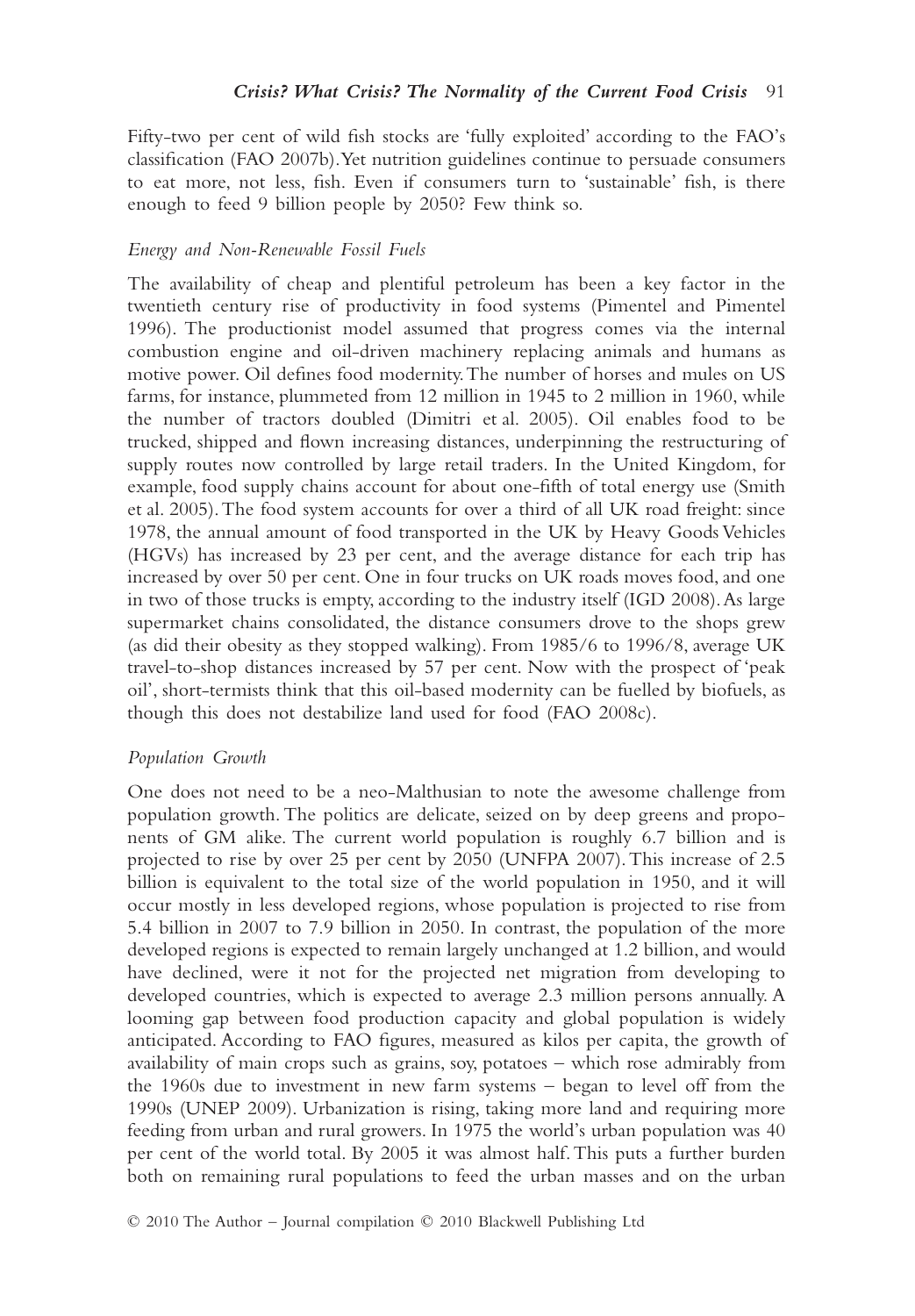# 92 **Tim Lang**

population to recognize its reliance on the primary food labour force. Whichever policy route is taken, this signals stress ahead.

#### *Waste*

One factor that could feed more mouths is the reduction of food that is wasted.The reduction of waste was a key rationale for productionism. Science would reduce waste at ports and stores by better technology and hygiene (Pyke 1950). Despite the promise of post Second World War science to reduce waste, the form and function of food waste has merely changed. Rich consuming societies – exemplars of supposed progress – are huge food wasters. In 2007, according to the UK government's waste body, UK consumers threw away 6.7 million tonnes of food, approximately *one third* of food purchased (WRAP 2008). Only a fifth of this waste is unavoidable – peelings, cores, bones. The avoidable waste occurs due to a combination of factors such as excess purchasing, marketing (e.g. 'buy one get one free' offers), obeying cautiously set 'sell-by' or 'best before' dates, large portion sizes, plate waste and price incentives – in short, the consuming patterns and styles of retailing that represent modernity.

#### *Land*

Food is an intensive user of land, yet everywhere there is fierce competition between it and other uses for land: fuel, carbon/water sinks, biodiversity, amenity, transport, identity, wood and fibre. The land debate is often pitched as about the developing world, but the developed world's food system actually controls disproportionate landspace. London, a nineteenth century mega-city, actually uses 48,868,000 global hectares (gha) of land to keep its consumers; that is, 6.63 gha per person living in the city. London's footprint – its land use – thus far exceeds its actual geography.To make London's land use more equitable, that land use ought to drop to 1,210,000 gha, 0.16 gha per capita (Lyndhurst and Greater London Authority 2003). In reality, rich cities such as London or New York exert a covert land 'imperialism', using land elsewhere without owning it.Within London's total footprint, food accounted for 41 per cent. For its food consumption to be more equitable, each Londoner ought to consume 70 per cent less meat, eat more than 40 per cent local seasonal unprocessed food and cut waste by one tonne a year.

#### *Soil*

Soil is the basis of food production and civilization. Unless soil health is protected by good management and conservation, food production halts, yet according to the UNEP nearly 2 billion hectares (ha) of land are globally affected by human-induced soil degradation.The European Agricultural Conservation Foundation has estimated that soil erosion and degradation caused by conventional agriculture affect approximately 157 million ha (16 per cent) of Europe, roughly three times the total surface of France (ECAF 1999). Average soil erosion rates in Europe are judged to exceed the average rate of soil formation, with most EU countries affected. In the Mediterranean – from which the UK derives much horticultural produce – soil erosion is deemed 'very severe'. The UK's own soils still bear the legacy of the country's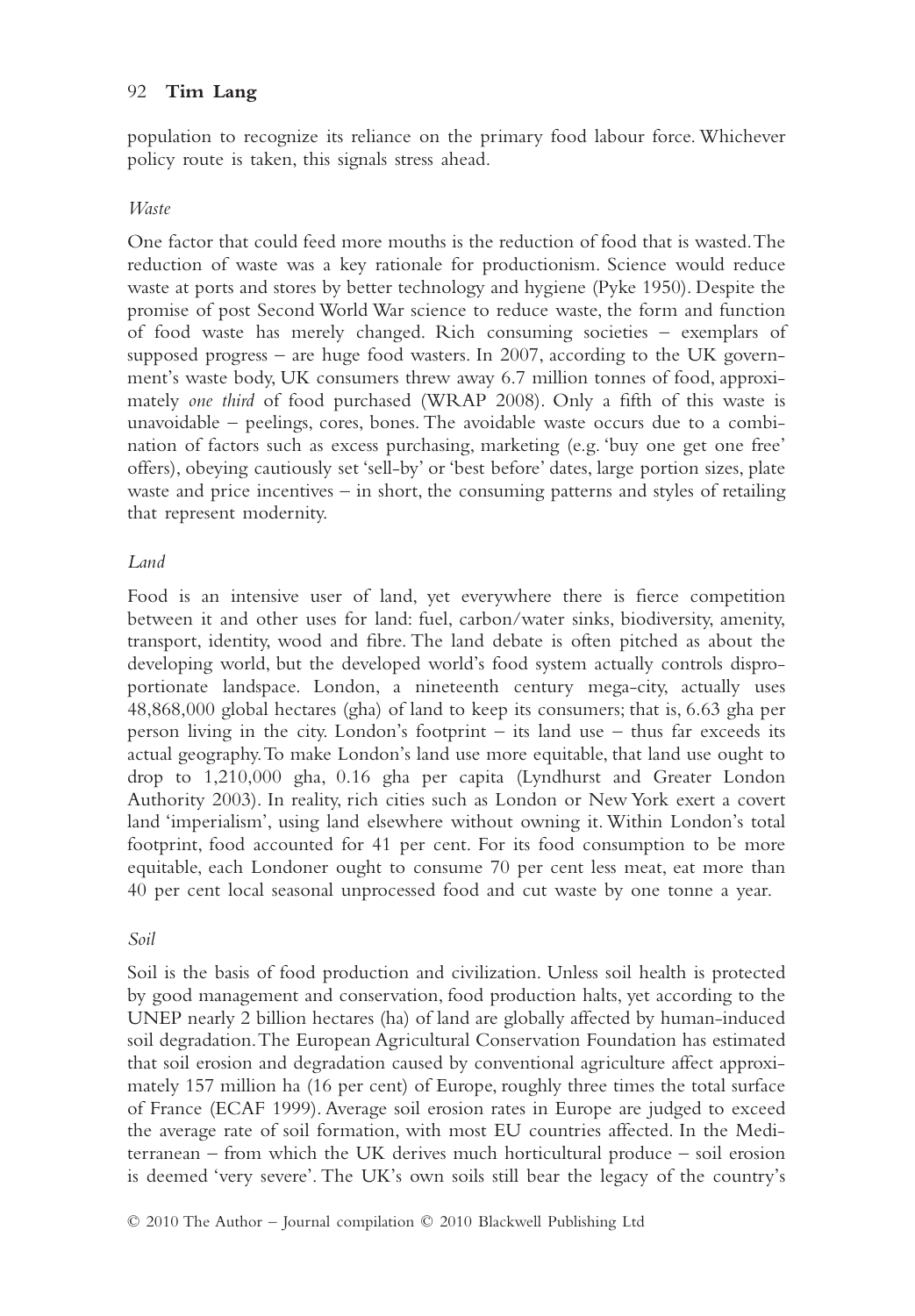status as the first industrial nation, with higher levels of pollutants in urban than rural soils. Evidence suggests that soil dioxins grew between 1880 and 1980 but have dropped by 70 per cent since 1980, reflecting both de-industrialization and the effectiveness of controls (Environment Agency 2007).

# *Labour*

Whereas most labour in the food system has historically been in agriculture, today the main trends are to displace farm labour. In developed countries, more people work in food service than on farms. Labour tends to shift down the food chain, yet agriculture is still the world's largest employer, with about 40 per cent of the world's employment – although much is at a subsistence level (Halweil 2000). Of the approximately 1.1 billion men and women working in agricultural production in the mid-1990s, nearly half did so on a waged basis (FAO 1996). Although the value of food production in 2000 was only about 3 per cent of gross world product, the agricultural labour force accounts for approximately 22 per cent of the world's population, and 24 per cent of GDP in countries with per capita incomes of less than \$765, the low-income developing countries, as defined by the World Bank (Millennium Ecosystem Assessment (Program) 2005). Millions of these workers earned the lowest wages in the rural sector, lower even than the amount required to subsist. Even in a rich country such as the UK, the farm is the most dangerous place of work, if measured by the likelihood of the worker being killed while at work (Health and Safety Executive 2008).There has also been a shift from full-time to part-time workers, up from 21 per cent of the total in 1984 to 43 per cent by 2007, and a gradual ageing of farmers. Only 3 per cent are under 35 years of age (Defra 2008). Developed country agriculture faces a serious problem of future labour:Where is it to come from? Will it be migrant? Meanwhile in developing countries, the drift to towns imposes a double burden: on the country to feed the burgeoning urban mass, and on the land, with sprawling towns so often built on prime land.

# *Dietary Change and Public Health*

On top of these structural pressures, consumer tastes internationally have exhibited what is known as the 'nutrition transition', a term to describe a process that happened many decades ago in developed countries but is now occurring in developing countries. There is a shift from simple staples to greater intake of high-value-added processed foods, meats, dairy and soft drinks. The transition accelerates the incidence of diet-related non-communicable diseases, an impact known for decades, arguably since the US epidemiologist Ancel Keys' Seven Countries study showed that Cretan peasants ate the healthiest diet of the seven countries studied (Keys 1970).Today, the formerly admirable Greeks have 'westernized' their diet, as the Chinese and Indians are now doing, all moving towards high consumption of fatty, sugary, processed (salty) foods and a lower than desirable consumption of fruit and vegetables, combined with a decline in physical activity, associated with a wide range of non-communicable diseases. This is why today public policy needs to address a different picture to that charted by the 1930s architects of productionist policies.Whereas the 1930s concerns were for nutritional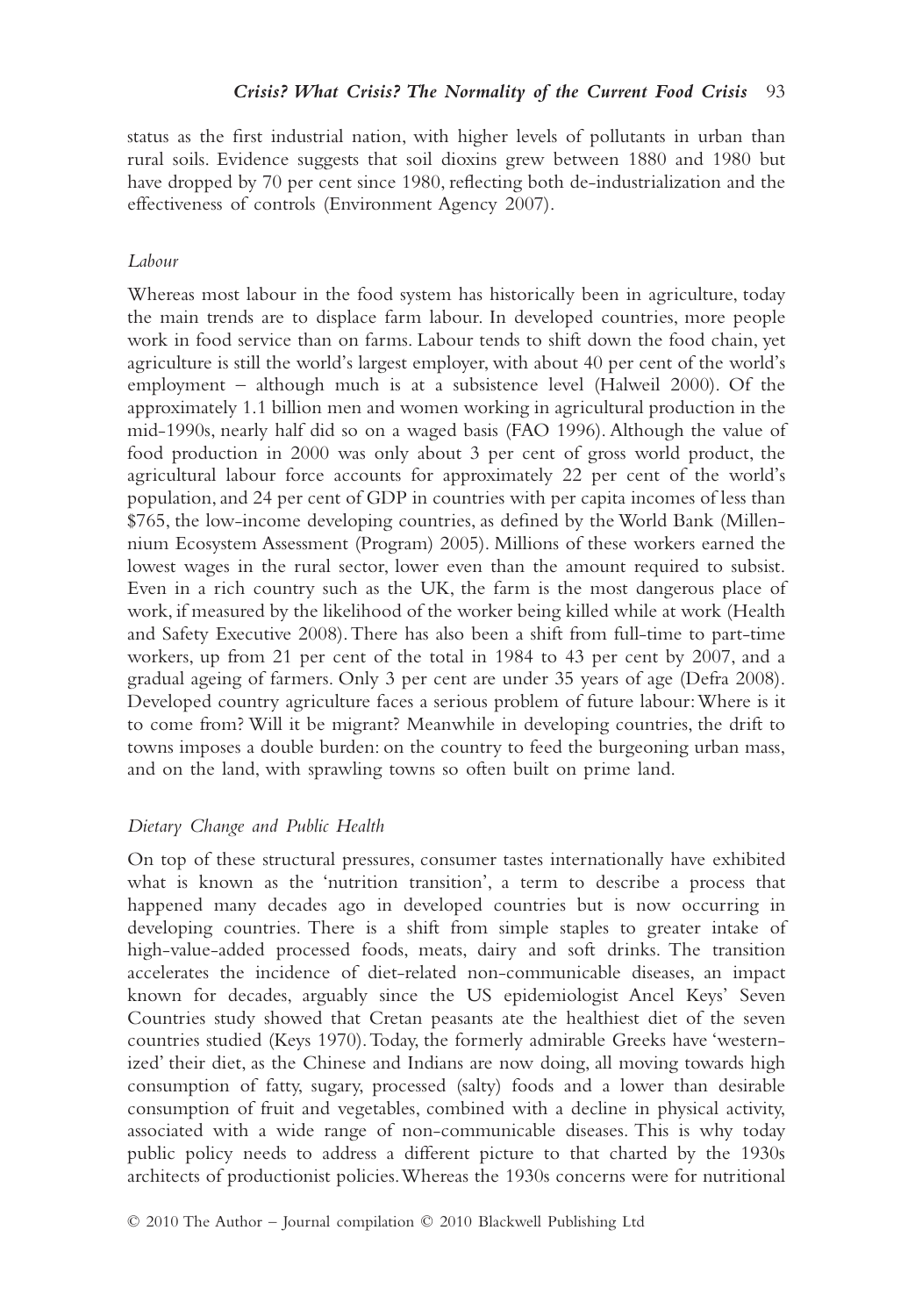# 94 **Tim Lang**

deficiencies, today the picture that needs to be confronted is more complex, symbolized by rocketing obesity alongside continued hunger.

# NEW PROBLEMS ADDED TO THE OLD

The New Fundamentals almost certainly cannot be addressed singly, but must be addressed comprehensively and collectively. To act on water stress, for example, by investing in desalination plants, as is happening in oil-rich Middle Eastern countries, is likely to add to carbon load and hence climate change, because such plants are energy intensive. There is the danger of unintended consequences in single solutions. The New Fundamentals must be addressed systemically, by altering the food system's fabric. These challenges are beginning to be discussed, but they actually cut into a structure that is already deeply fissured. 'Old' problems include the continuing deep inequalities within and between countries; the unparalleled concentration of control within and across food sectors; and the implications for governance of the power and influence of late twentieth century global food corporations that dwarf many nation-states. Ideologically constrained by the Washington Consensus, food policy's public institutions are too weak or unsupported to address the fault-lines. The difficulty of the new food picture is its complexity. No longer is it possible just to focus on agriculture, yet to ignore it would be folly, as was belatedly acknowledged at the Rome FAO crisis meeting in June 2008.

The picture is sobering.The pessimists smell impending catastrophe.Yet there is a serious body of analysis suggesting possible ways through seemingly immense difficulties. In 2008, the World Bank initiated IAASTD countered those who believe in GM as the new magic bullet, arguing that sustainable food systems could be built around supporting the social not just ecological infrastructure of small farmers (IAASTD 2008). The WHO's Commission on Social Determinants of Health painted a similarly sober but positive direction of travel, arguing that reducing social inequalities pays off in enhanced general health and wellbeing (Commission on Social Determinants of Health 2008). In 2009, UNEP argued that food policies must be built on recognizing environmental limits (UNEP 2009) and theWorld Cancer Research Fund published policy recommendations on how, at the population level, dietary change plus appropriate physical exercise could significantly prevent cancer rates (WCRF/AICR 2009).

How to fuse these different foci is itself a key policy challenge (Lang et al. 2009). The new era needs to build food systems around better understanding of the human niche, delivering low-carbon, nutritious, sustainable food.Whereas the productionist paradigm assumed that the Earth was limitless, the new era's policies must assume the connection between environment, social justice and health. The much-cited term 'food security' has in recent times been denuded; like 'crisis' it means all things to all people.This is the looseness from which Oshaug and Haddad tried to rescue it, proposing *de facto* a return to core values – that food policy is about resolving the linkage of people, nutrition and environment (Oshaug and Haddad 2002). I agree. Instead of defining food security as the pursuit of the three  $A$ 's  $-$  access, availability, affordability – food (and agricultural) policy needs other aims: to deliver sufficiency of production only on ecological terms, with sustainable food systems at the heart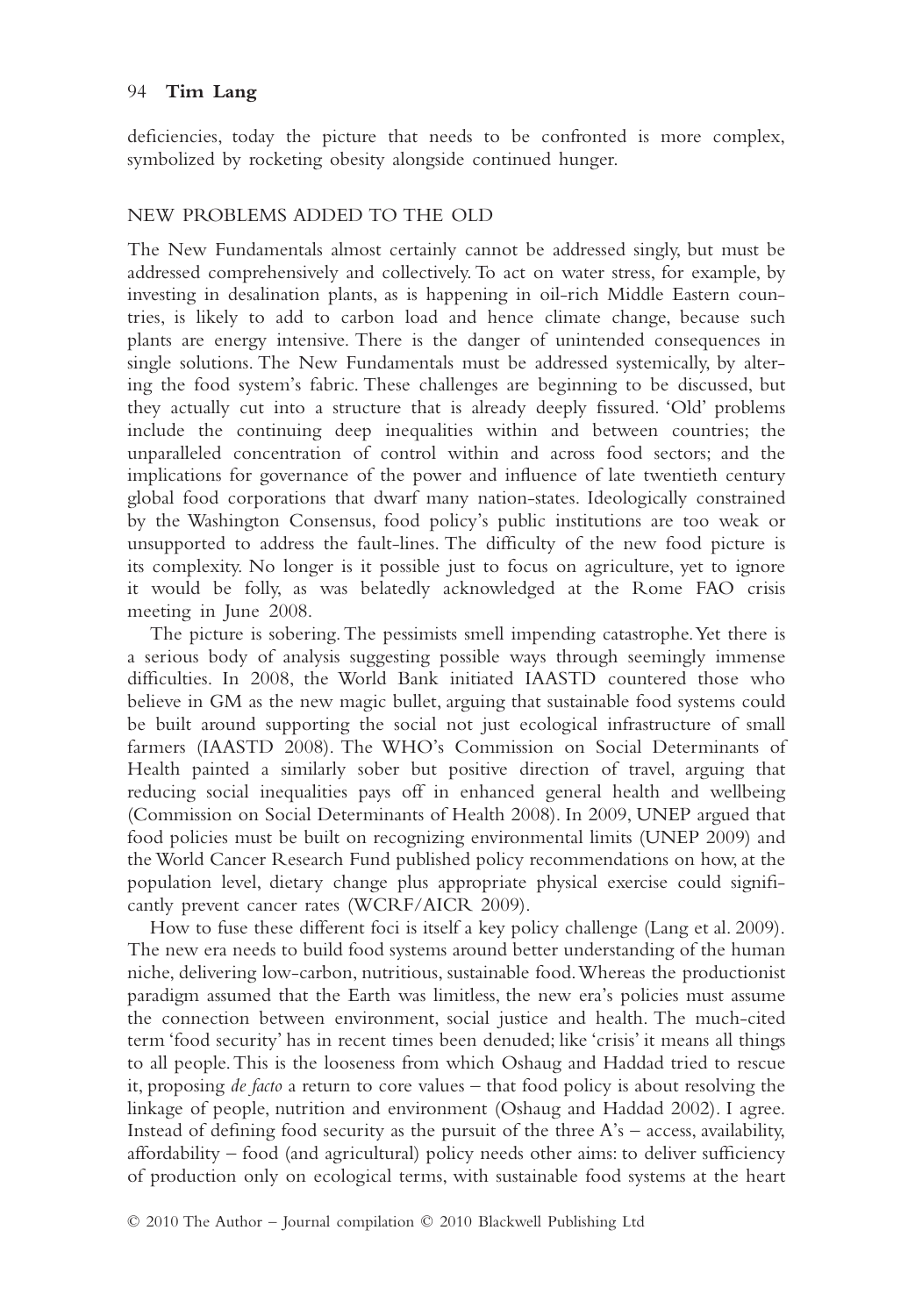#### *Crisis? What Crisis? The Normality of the Current Food Crisis* 95

of international development; to judge food not just by price but meshing embedded carbon, water and land use with calories – a new set of heuristics; to factor in *all* diet-related ill-health, not just hunger; to draw on all the sciences, not just the 'natural' sciences, to help create resilient food systems; to focus on entire food chains, not just agriculture, to transform how food is produced, distributed and consumed; to re-frame consumer aspirations to engage them in lowering food's impact on the environment; and to deliver the above through democratic means, building movements that hold food systems to account and shape needs appropriately. Against these objectives, current food systems fall short.

From this ecological public health perspective, food security *is* sustainability; only sustainable food systems can deliver meaningful security.While productionism has run out of steam, the world actually needs the deployment of policy measures locally, nationally and globally where the core goal is to feed everyone sustainably, equitably and healthily; which are diverse, ecologically sound and resilient in the face of increasing environmental, economic or social volatility and creates robust and sufficient supply systems and stocks; whose principles and mode of operation can be maintained for the long term, thereby enhancing – not just protecting – the land's productive capacity; and which build the capacities and skills necessary for future generations.Measured against those aspirations,the current food system exhibits signs of systems failure.The crisis in 2005–8 was not a blip, but creeping normality.

#### **REFERENCES**

- Ambler-Edwards, S., K. Bailey, A. Kiff, T. Lang, R. Lee, T. Marsden, D. Simons and H. Tibbs, 2009. *Food Futures: Rethinking UK Strategy*. Chatham House Report. London: Royal Institute of International Affairs (Chatham House).
- Chapagain, A.K. and A.Y. Hoekstra, 2006. *Water Footprints of Nations*, vols. 1 and 2. UNESCO–IHE Value of Water Research Report Series No. 16. Paris: UNESCO.
- Clarke, R. and J. King, 2004. *The Atlas of Water: Mapping the World's Most Critical Resource*. London: Earthscan.
- Commission on Social Determinants of Health, 2008. *Closing the Gap in a Generation: Health Equity through Action on the Social Determinants of Health. Final Report of the Commission on Social Determinants of Health*. Geneva: World Health Organisation (http://www.who.int/ social\_determinants/final\_report/en/index.html).
- Defra, 2008. 'Average Earnings and Hours of Agricultural and Horticultural Workers (England and Wales)'. London: Department of Environment, Food and Rural Affairs (https://statistics.defra.gov.uk/esg/datasets/ehrwtma.xls).
- Dyson, J., 1996. *Population and Food: Global Trends and Future Prospects*. London: Routledge.
- ECAF, 1999. 'Conservation Agriculture in Europa'. ECAF First Report. Brussels: European Conservation Agriculture Federation.
- Dimitri C., A. Effland and N. Conklin, 2005. *The 20th Century Transformation of U.S. Agriculture and Farm Policy*. Washington, DC: USDA Economic Research Service.
- Environment Agency, 2007. *UK Soil & Herbage Pollutant Surve*y. London: Environment Agency.
- FAO, 1995. *Dimensions of Need:An Atlas of Food and Agriculture*. Rome: Food and Agriculture Organisation.
- FAO, 1996. 'Farm Wage Labour: Poorest of the Rural Poor'. Rome: Food and Agriculture Organisation (http://www.fao.org/docrep/x0262e/x0262e19.htm) accessed 23 January 2008.
- © 2010 The Author Journal compilation © 2010 Blackwell Publishing Ltd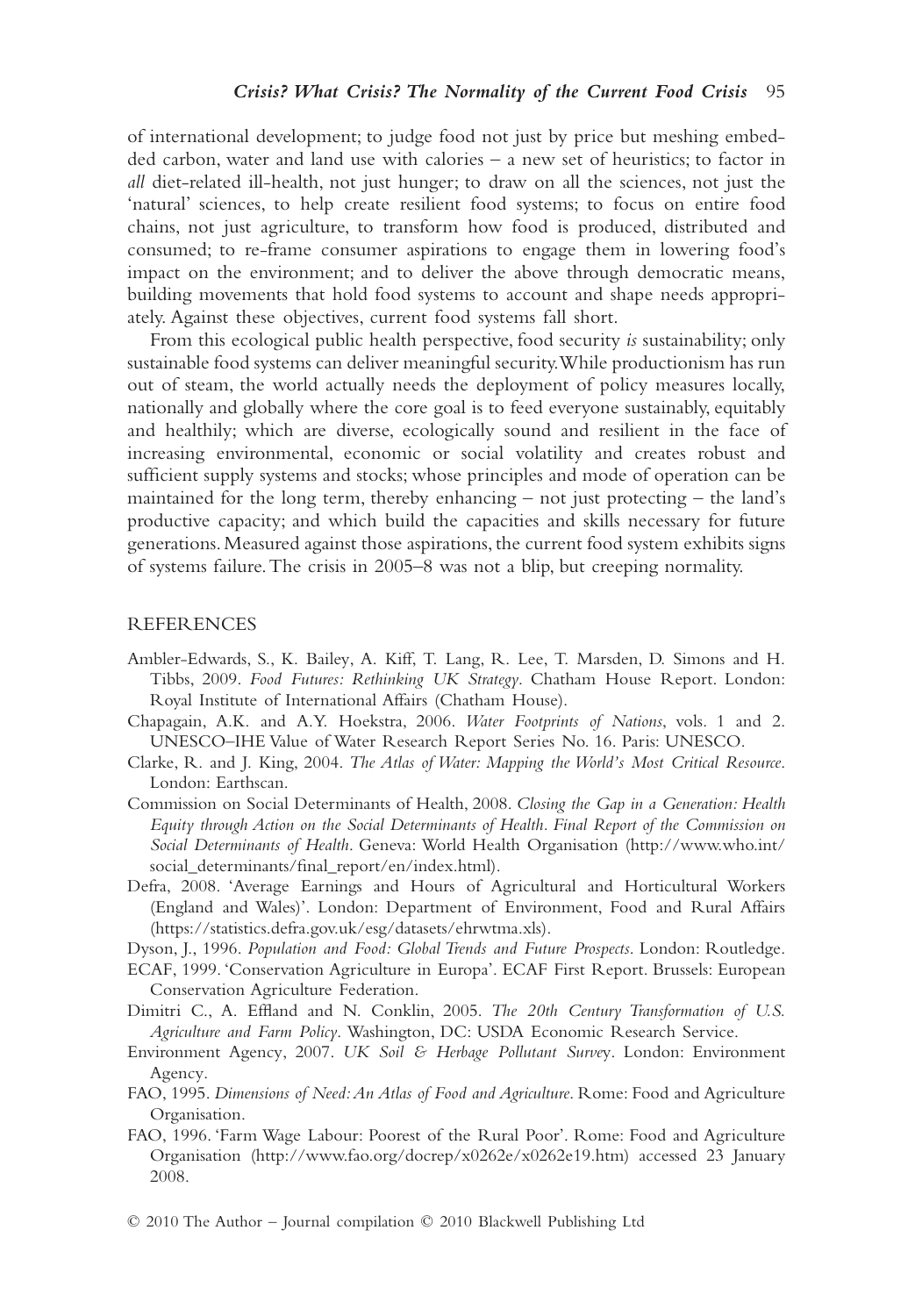- FAO, 2006. *The State of Food Insecurity in the World 2006: Eradicating World Hunger Taking Stock Ten Years after the World Food Summit*. Rome: Food and Agriculture Organisation.
- FAO, 2007a. *Food Outlook: Global Market Analysi*s. Rome, Food and Agriculture Organisation.
- FAO, 2007b. *State of Food and Agriculture 200*7. Rome: Food and Agriculture Organisation.
- FAO, 2008a. *Declaration of the High-Level Conference on World Food Security:The Challenges of Climate Change and Bioenergy*. 3–5 June 2008. Rome: Food and Agriculture Organisation (http://www.fao.org/fileadmin/user\_upload/foodclimate/HLCdocs/declaration-E.pdf).
- FAO, 2008b. *Food Price Index (May 2008 Report)*. Rome: Food and Agriculture Organisation (http://www.fao.org/worldfoodsituation/FoodPricesIndex).
- FAO, 2008c. *State of Food and Agriculture 2008 Biofuels: Prospects, Risks and Opportunities*. Rome: Food and Agriculture Organisation.
- Ghosh, J., 2010. 'The Unnatural Coupling: Food and Global Finance'. *Journal of Agrarian Change*, 10 (1): 72–86.
- Halweil, B., 2000. 'Where Have all the Farmers Gone?' *World-Watch* 13 (5): 12–28.
- Health and Safety Executive, 2008. *HSE Statistics 2007/08*. London, Health and Safety Executive (http://www.hse.gov.uk/statistics/index.htm).
- IAASTD, 2008. *Global Report and Synthesis Report*. London: International Assessment of Agricultural Science and Technology Development Knowledge.
- IGD, 2008. *Sustainable Distribution in 2008*. Radlett, Herts: IGD.
- IPCC (Intergovernmental Panel on Climate Change) 2007. *Climate Change 2007: the IPCC Fourth Assessment Report (AR4) – The Synthesis Report*. 17 November. Geneva: IPCC.
- Keys, A., 1970.'Coronary Heart Disease in Seven Countries'. *Circulation*, 41 (supplement 1): 1–211.
- Lang, T. and M. Heasman, 2004. *Food Wars:The Global Battle for Mouths, Minds and Markets*. London: Earthscan.
- Lang, T., D. Barling and M. Caraher, 2009. *Food Policy*. Oxford: Oxford University Press.
- Lyndhurst, B. and Greater London Authority. 2003. *London's Ecological Footprint: A Review*. London: Greater London Authority.
- Millennium Ecosystem Assessment (Program), 2005. *Ecosystems and Human Well-Being: Synthesis*. Washington, DC: Island Press.
- Oshaug, A. and L. Haddad, 2002. *Nutrition and Agriculture: A Briefing Note*. Geneva: UN Administrative Committee on Coordination Sub-Committee on Nutrition (http:// www.unsystem.org/scn/Publications/foundation4dev/06Agriculture.pdf).
- Pimentel, D. and M. Pimentel, 1996. *Food, Energy and Society*. Niwet, CO: Colorado Press.
- Ploeg, J.D. van der, 2010. 'The Food Crisis, Industrialized Farming and the Imperial Regime'. *Journal of Agrarian Change*, 10 (1): 98–106.
- Popkin, B., 2009. *The World is Fat:The Fads,Trends, Policies and Products That are Fattening the Human Race*. New York: Avery/Penguin.
- Pyke, M. 1950. *Industrial Nutrition*. London: MacDonald and Evans.
- Smith A., P. Watkiss, G. Tweddle, A. McKinnon, M. Browne, A. Hunt, C. Treleven, C. Nash and S. Cross, 2005. *The Validity of Food Miles as an Indicator of Sustainable Development. Report to DEFRA by AEA Technology*. London: Department for the Environment, Food and Rural Affairs.
- Tukker, A., G. Huppes, J. Guinée, R. Heijungs, A. de Koning, L. van Oers, S. Suh, T. Geerken, M. Van Holderbeke, B. Jansen and P. Nielsen, 2006. *Environmental Impact of Products (EIPRO): Analysis of the Life Cycle Environmental Impacts Related to the Final Consumption of the EU-25*. EUR 22284 EN. Brussels: European Commission Joint Research Centre.
- © 2010 The Author Journal compilation © 2010 Blackwell Publishing Ltd